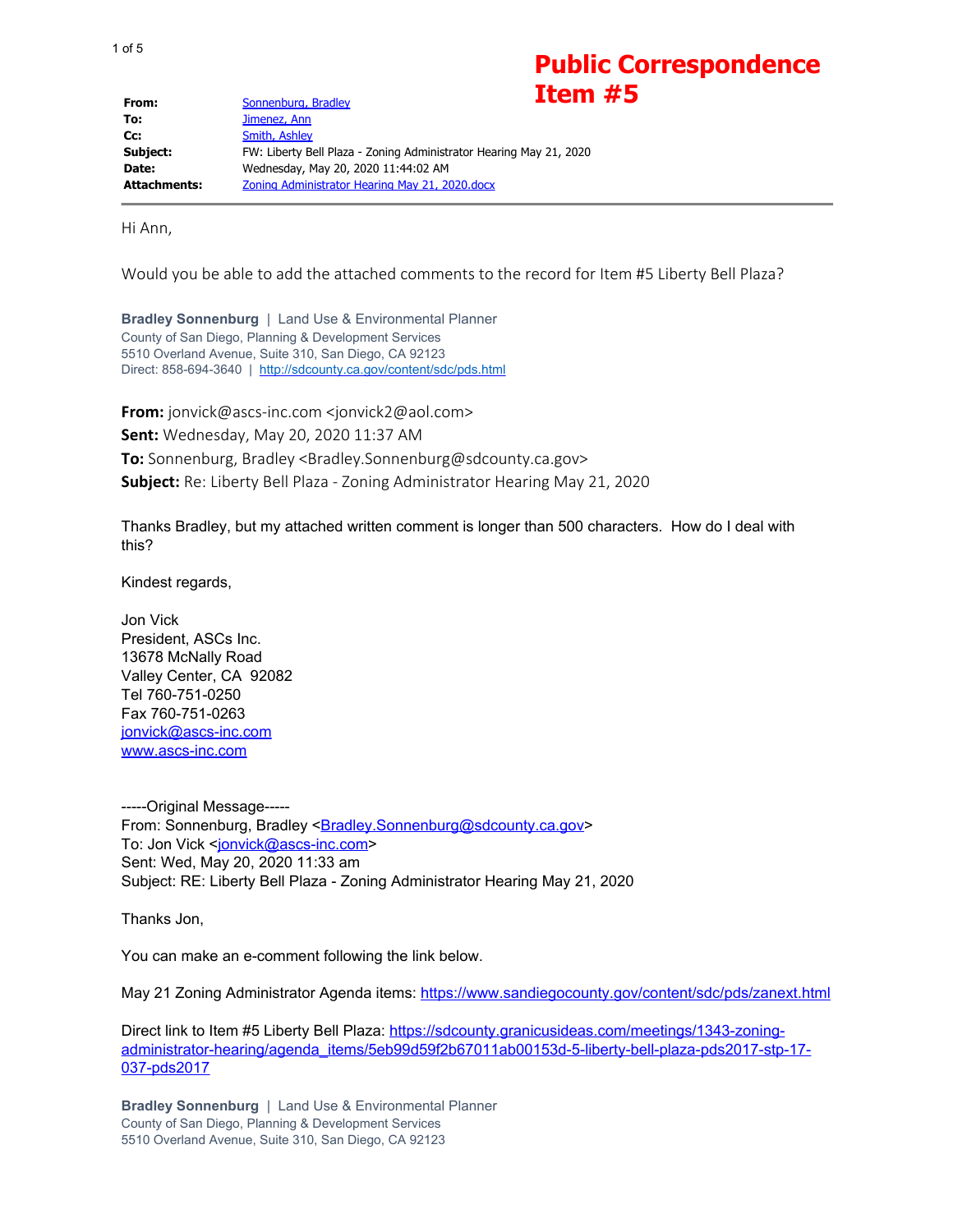Direct: 858-694-3640 | <http://sdcounty.ca.gov/content/sdc/pds.html>

**From:** Jon Vick [<jonvick@ascs-inc.com](mailto:jonvick@ascs-inc.com)> **Sent:** Wednesday, May 20, 2020 11:31 AM To: Sonnenburg, Bradley <**[Bradley.Sonnenburg@sdcounty.ca.gov](mailto:Bradley.Sonnenburg@sdcounty.ca.gov)> Subject:** Re: Liberty Bell Plaza - Zoning Administrator Hearing May 21, 2020

Dear Bradley,

I would like to submit the attached written comments for item 5 (**Liberty Bell Plaza**) for the Zoning Administrator's Hearing on May 21st. Please advise me as to how this can be done.

Thank you and... Kindest regards,

Jon Vick Valley Center, CA Tel 760-751-0250

On Tue, May 19, 2020 at 1:34 PM Sonnenburg, Bradley [<Bradley.Sonnenburg@sdcounty.ca.gov](mailto:Bradley.Sonnenburg@sdcounty.ca.gov)> wrote:

Hi Dee,

Attached are updated call-in instructions for the Zoning Administrator Hearing this Thursday morning, in order to adopt 15183 Findings for Liberty Bell Plaza, which is Item #5.

On May 21, 2020 at 8:30 a.m.

- 1. You may view the hearing live [online](https://www.sandiegocounty.gov/content/sdc/pds/zanext.html) and provide testimony over the phone when the item is heard. Please note there is around a 45 second delay when viewing the broadcast online.
- 2. To provide testimony on an agenda item over the phone, please **call (619) 343-2539** and enter the conference ID associated with the item you would like to speak on.
	- a. To speak on item 5 Liberty Bell Plaza
	- b. ID: **264503675#**

**Bradley Sonnenburg** | Land Use & Environmental Planner County of San Diego, Planning & Development Services 5510 Overland Avenue, Suite 310, San Diego, CA 92123 Direct: 858-694-3640 | <http://sdcounty.ca.gov/content/sdc/pds.html>

**From:** Sonnenburg, Bradley **Sent:** Monday, May 18, 2020 11:15 AM To: Delores Harmes [<dee.valleycenter@gmail.com](mailto:dee.valleycenter@gmail.com)> **Subject:** RE: Liberty Bell Plaza - Zoning Administrator Hearing May 21, 2020

Dee,

We have a timeslot set up for Liberty Bell Plaza's Zoning Administrator Rehearsal, tomorrow, Tuesday morning at 11:40 am. Please utilize the following if you wish to call-in to the rehearsal. Please let me know if we expect any call-ins.

1. Call (619) 343-2539 Use Conference ID 940839491#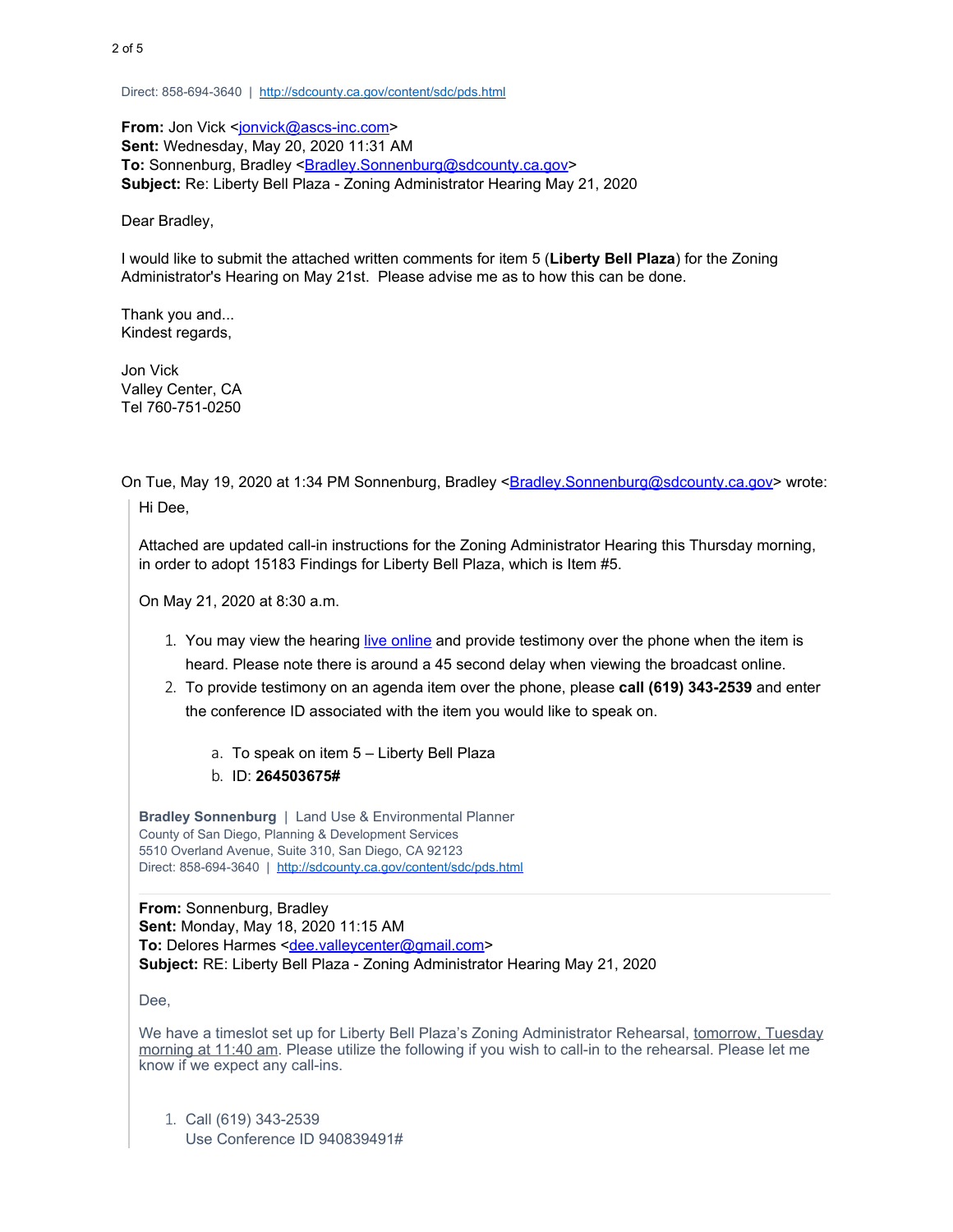2.

Note, this is just for Rehearsal. The actual Zoning Administrator Hearing is still set for this Thursday morning. Liberty Bell Plaza is Item #5 on Thursday.

**Bradley Sonnenburg** | Land Use & Environmental Planner County of San Diego, Planning & Development Services 5510 Overland Avenue, Suite 310, San Diego, CA 92123 Direct: 858-694-3640 | <http://sdcounty.ca.gov/content/sdc/pds.html>

**From:** Delores Harmes [<dee.valleycenter@gmail.com](mailto:dee.valleycenter@gmail.com)> **Sent:** Wednesday, May 13, 2020 1:26 PM

**To:** Delores Harmes [<dee.valleycenter@gmail.com](mailto:dee.valleycenter@gmail.com)>; James Garritson [<vc@garritson.com](mailto:vc@garritson.com)>; James Radden [<jradden@gmail.com](mailto:jradden@gmail.com)>; Jeana Boulos [<jeana.h.boulos@gmail.com](mailto:jeana.h.boulos@gmail.com)>; Joey Martinez <[thedevildoctalkshow@gmail.com](mailto:thedevildoctalkshow@gmail.com)>; Julia Feliciano [<jfelicianovccpg@gmail.com](mailto:jfelicianovccpg@gmail.com)>; Kathleen McCabe <[kathleenmccabe57@icloud.com](mailto:kathleenmccabe57@icloud.com)>; Kevin Smith <sikls8@gmail.com>; LaVonne Norwood <[lavonne@armorfabrication.com](mailto:lavonne@armorfabrication.com)>; Lisa Adams [<Lisa.adams.valleycenterca@gmail.com](mailto:Lisa.adams.valleycenterca@gmail.com)>; Matt Matthews [<mattmatthews.vcpg@gmail.com](mailto:mattmatthews.vcpg@gmail.com)>; Renee Wolf [<renee@essentialaddictions.com](mailto:renee@essentialaddictions.com)>; Steve Hutshinson <http://en.isonsm@gmail.com>; Susan Farjardo [<susanfarr@vcweb.org](mailto:susanfarr@vcweb.org)>; William DelPilar <[Wdelpilar-vccpg@outlook.com](mailto:Wdelpilar-vccpg@outlook.com)>

Cc: Sonnenburg, Bradley <**Bradley.Sonnenburg@sdcounty.ca.gov> Subject:** Fwd: Liberty Bell Plaza - Zoning Administrator Hearing May 21, 2020

Hello Team,

Liberty Bell Plaza's CEQA determination to adopt 15183 Findings will be heard at the County of San Diego Zoning Administrator on May 21, 2020 as agenda item #5. Below are links to the agenda and Staff Hearing Report. Please note that due to COVID19 this will be teleconference only.

[https://www.sandiegocounty.gov/content/dam/sdc/pds/ZA/200521-za](https://www.sandiegocounty.gov/content/dam/sdc/pds/ZA/200521-za-hearing/Final%2520ZA%2520Agenda_5.21.20.pdf)[hearing/Final%20ZA%20Agenda\\_5.21.20.pdf](https://www.sandiegocounty.gov/content/dam/sdc/pds/ZA/200521-za-hearing/Final%2520ZA%2520Agenda_5.21.20.pdf) <https://www.sandiegocounty.gov/content/dam/sdc/pds/ZA/200521-za-hearing/200521-5.pdf>

*Delores Chavez Harmes* Valley Center Community Planning Group (760)749-6555 off (619)318-8882 cell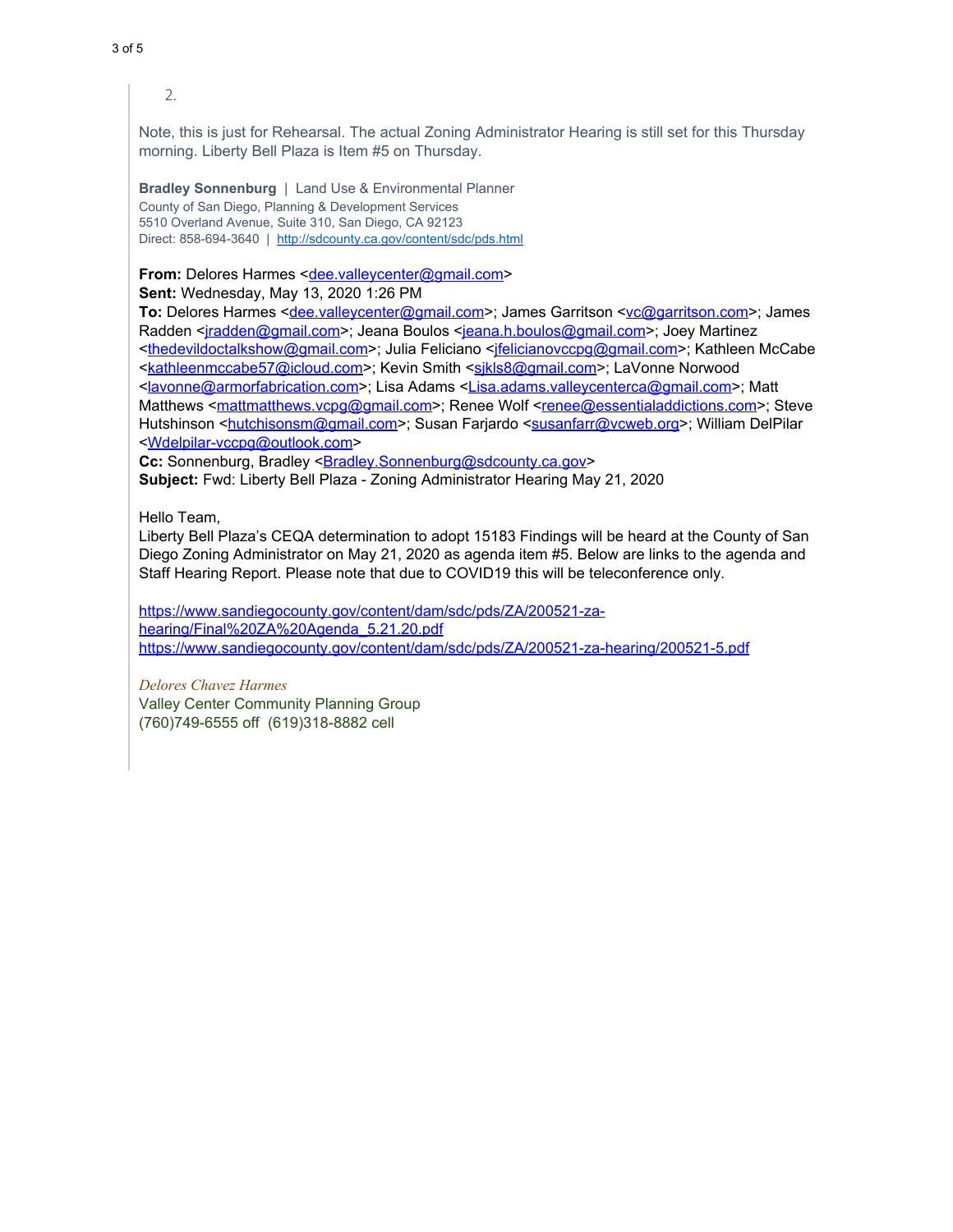### **Zoning Administrator Hearing** 4 of 5

May 21, 2020

#### **Case/File No: Liberty Bell Plaza**; PDS2017-STP-17-037; PDS2017-ER-17-08-010

#### **RE:** Mitigation measures

#### **Key requirements for Requested Action:**

**a. The project is inconsistent with the existing Community Plan and the SD County General Plan, as follows:** 

**Valley Center Community Plan, Chapter 1: Community Character Goals (p.4):** "Preserve and enhance the rural character of VC by maintaining a pattern of land use…consistent with enhancing the rural village character of VC's South Village".

**Finding:** The proposed 50,900 sf supermarket (a Von's) would be larger than any Von's in Escondido and is incompatible with VC's rural character. Compare this 50,900 sf store with the 38,437 sf Von's on E. Valley Parkway in Escondido. The proposed size of this store is inconsistent with VC's Community Plan requirement that new development enhance the rural character of VC's South Village.

#### **San Diego General Plan**

Goals and Policies for Land Use Element:

**LU-2 Maintenance of the County's Rural Character**. Conservation and enhancement of the unincorporated County's varied communities, rural setting, and character.

• The proposed supermarket is unnecessarily large for VC and violates this goal.

**LU-11.2 Compatibility with Community Character**. Requires that commercial development be located, **scaled and designed** to be compatible with the unique character of the community.

• The large supermarket is not scaled and designed for a rural community.

**LU-11.5 Large-Format Retail Stores**: Allows large-format retail stores only where the **scale** and design is compatible with the surrounding areas.

• The scale of the proposed supermarket violates this policy.

**Finding**: The Proposed large format supermarket is inconsistent with the SD General Plan Goals and Policies of the Land Use Element.

#### **b. Significant off-site impacts:**

**Traffic impact**, **Greenhouse Gas Emissions, Safety**: The VCCPG failed to obtain and read the Traffic Study for this project prior to their approval. The project will result in 9,826 driveway average daily trips (ADTs) severely impacting traffic on VC Road and reducing the LOS to D and F, and resulting in stop and go traffic that will increase greenhouse gas emissions and the frequency of injury and fatal accidents. **Finding**: A roundabout has been proposed for the intersection of VC Road and Mirar de Valley to keep traffic moving, reduce greenhouse gases and reduce injury and fatality accidents.